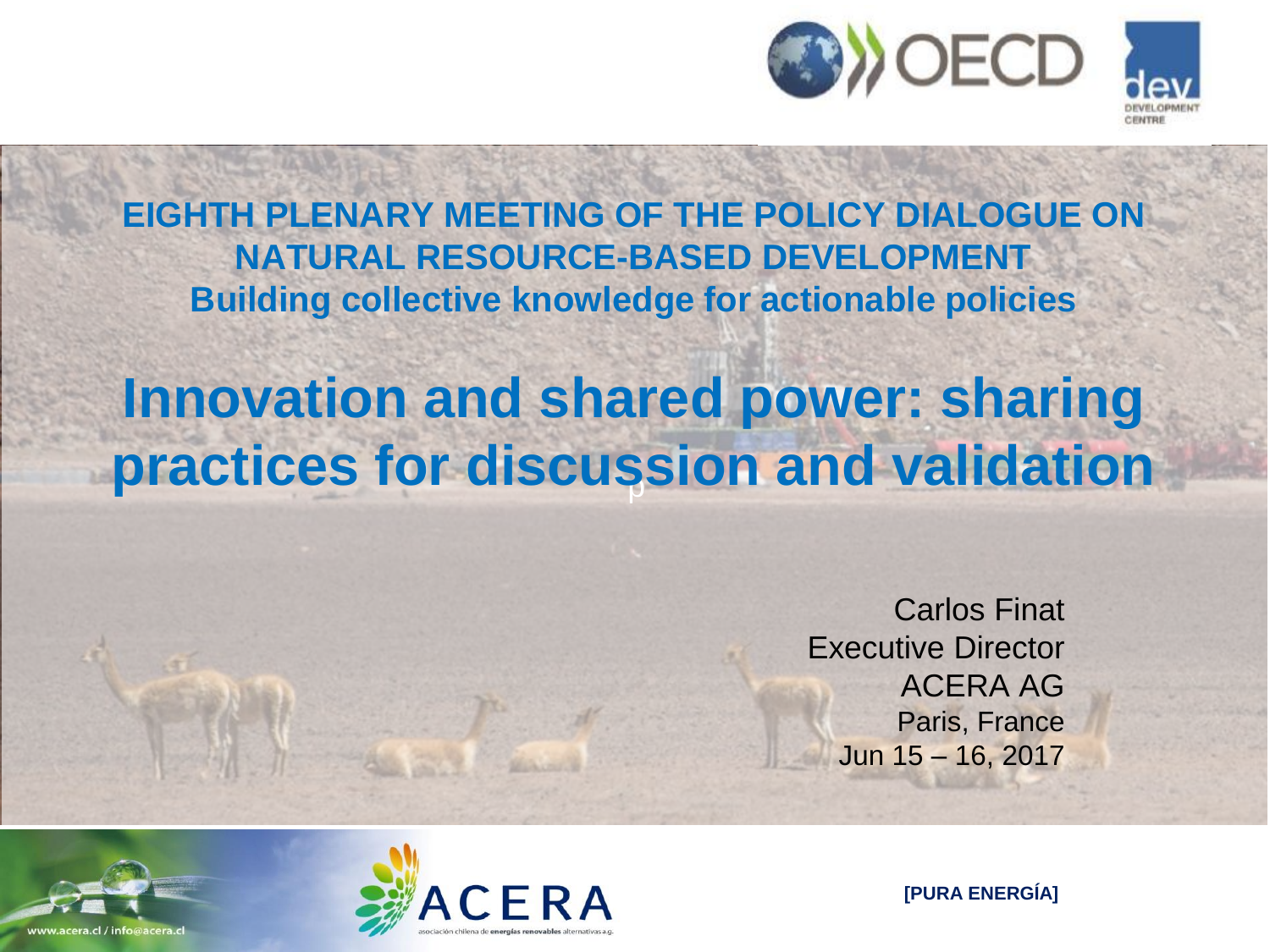## **Chilean Association of Renewable Energies A.G. - ACERA**





www.acera.cl / info@acera.cl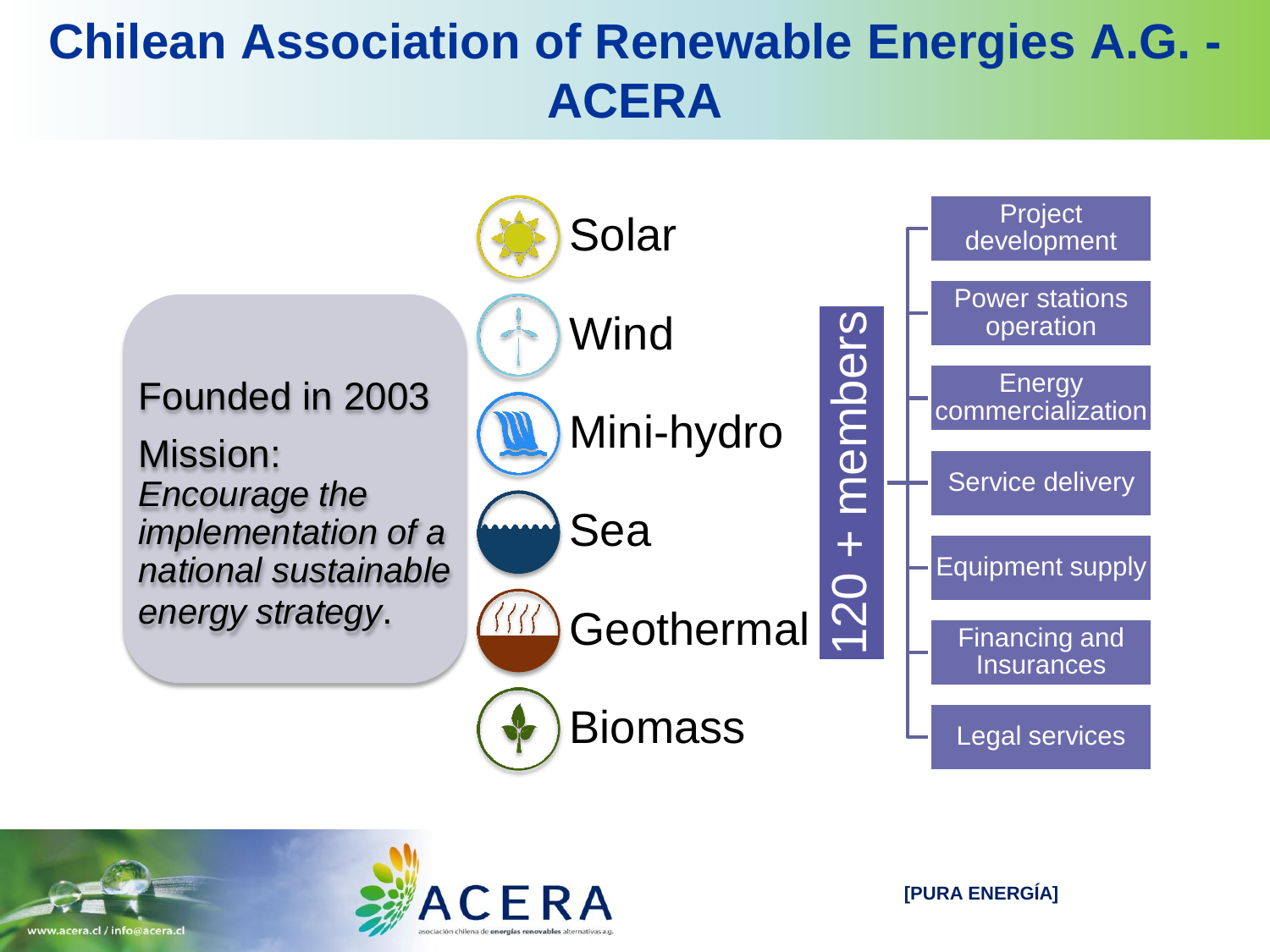#### **Member companies**



**Individual members:** Aldo Poblete – Carlos Jorquera – Hugo Correa – Jaime Vasquez – Mauricio Zeman – Ricardo González – José Luis Domínguez – Richard Sanhueza – Pablo Cruz

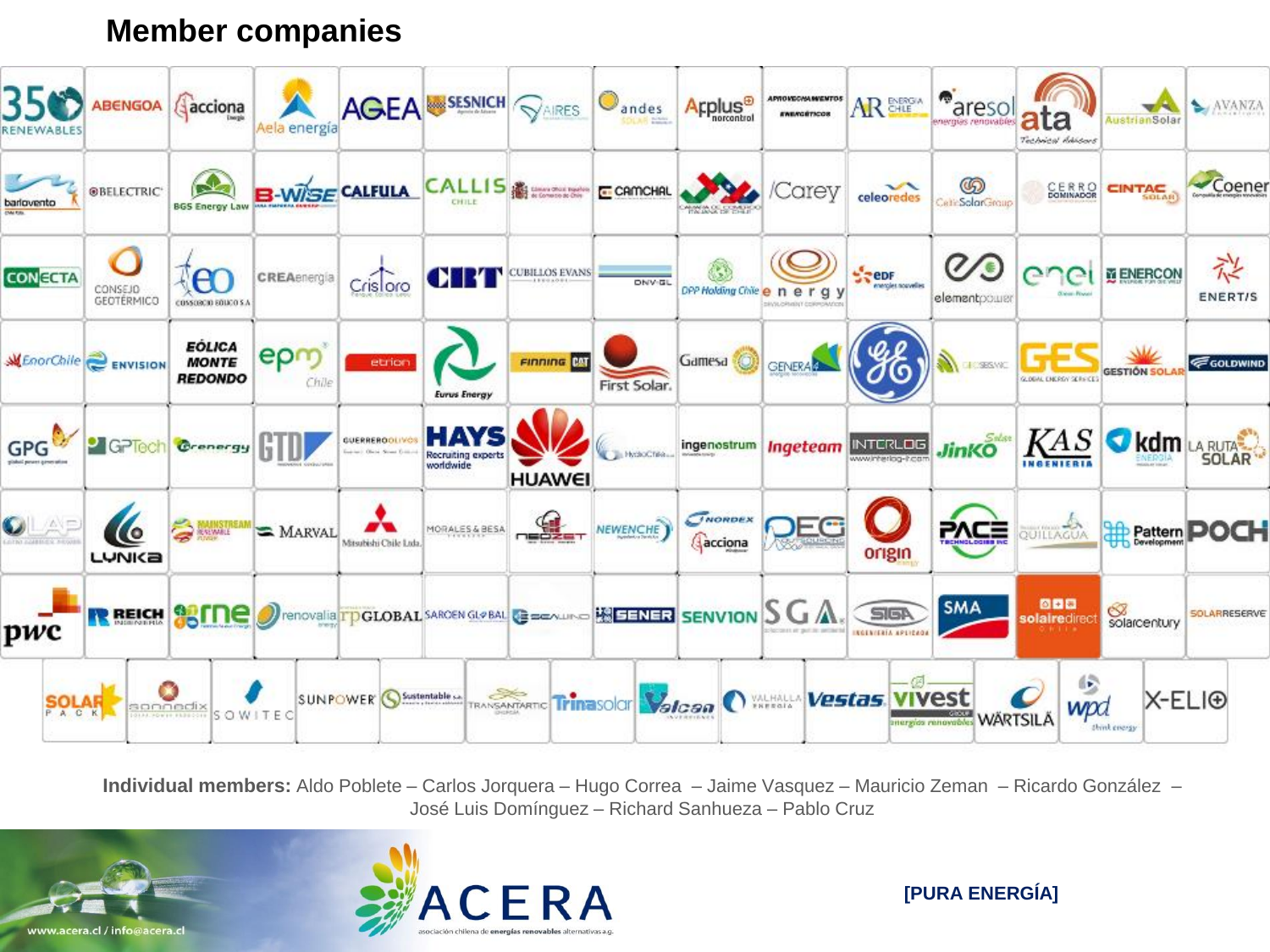## **ACERA´s profile**

- ACERA was created in **2003** to promote a regulatory framework in Chile which would allow **NCRE\*** (Non Conventional Renewable Energies) **to compete on equal terms** with other conventional sources.
- **120+ members**, from **every NCRE technology,** covering the entire renewable energy value chain.
- ACERA represents **71%** of NCRE's **current operating** capacity, including **90%** wind and **91%**  solar photovoltaic.
- **ACERA's members** are building **55%** of **new NCRE projects**
- **NCRE** are the main source of investment in Chile:
	- **> 3,000 MUS\$ to be built** as a result of the last tenders.
		- **> 4,153 MUS\$** in projects **under construction**.
			- **> 8,200 MUS\$** in already **operating** plants.
- As a result of **NCRE's participation** in the last **tender,** final consumers **will save over 1,800 MUS\$.**
- The law goal of **20% NCRE** by 2025, will most probably be met by **2019/2020.**
- So far this year, NCRE have contributed with **15%** of Chile's generation.

\*: Wind, solar, geothermal, biogas/biomass, wave&tidal, hidro below 20MW



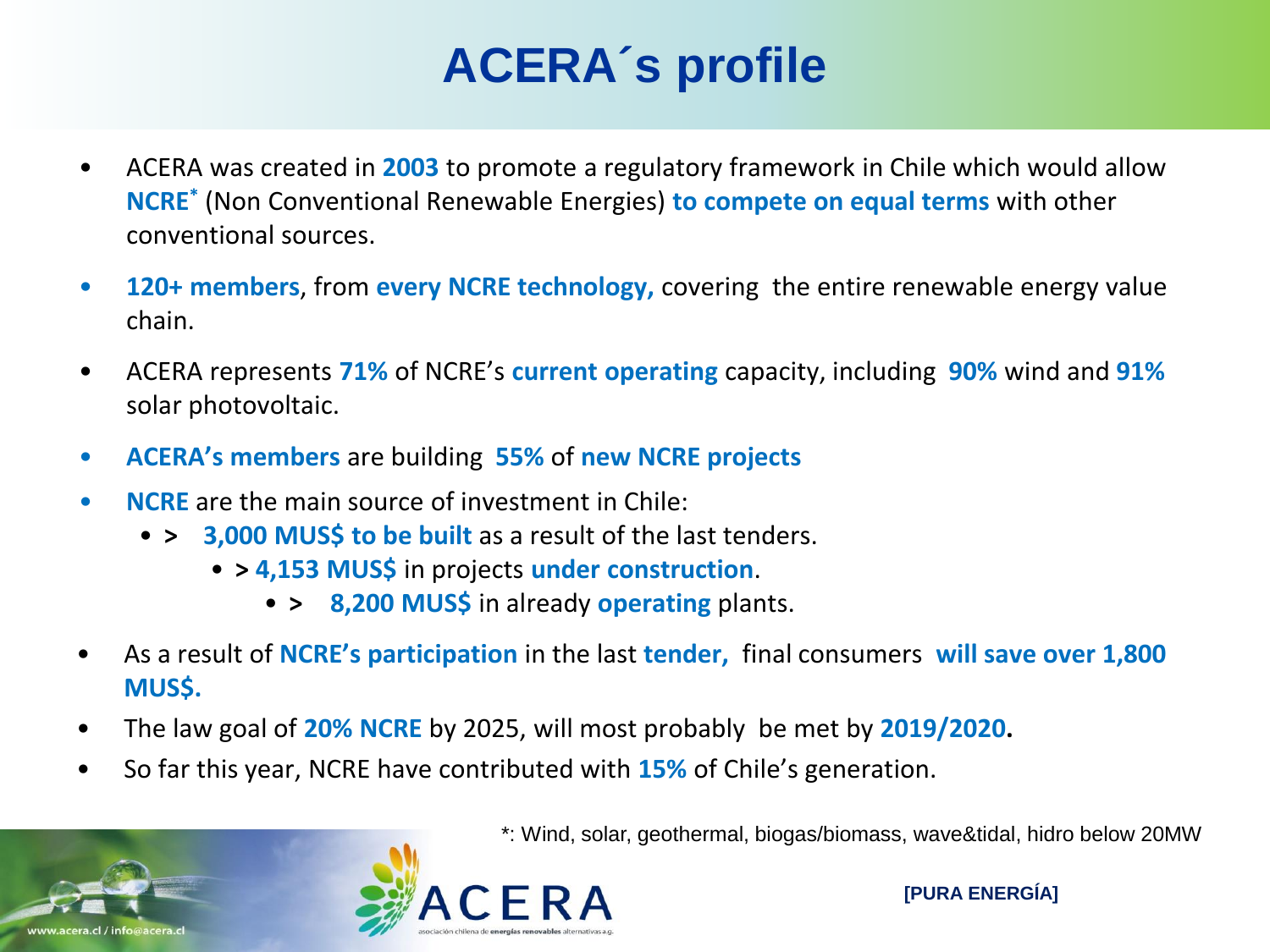### **ACERA´s main activities.**

- **Represent** the NCRE sector before authorities, Congress, public and press, just to mention a few.
- Together with its members, it **prepares and disseminates** the association's **positions** concerning subjects of interest to the sector.
- Promote the **relationship** among NCRE sector's companies.
- Represent the sector in energy and sustainability **events**, in Chile and countries of the region.
- **Disseminate** the knowledge of NCRE, the transition towards a sustainable energy system.
- **Organize** technical events of its own, or together with other energy sector entities.
	- Organize the **Annual Dinner** of Renewable Energies.
		- **Sponsorship** and dissemination of others' congresses, seminars and fairs.
			- **Newsletter** ACERA is distributed every month to over **6,500** people in Chile and abroad.
				- Permanent **presence** of NCRE on **social networking.**
- **Training** on energy for **journalists** over **300** journalists have attended ACERA's Energy Course, from Arica to Puerto Montt.
- **Training** on energy for **authorities and civil society** in 2016 in Arica and Iquique.
- **Reception** and initial **orientation** of **national and foreign** companies interested in the NCRE sector in Chile.

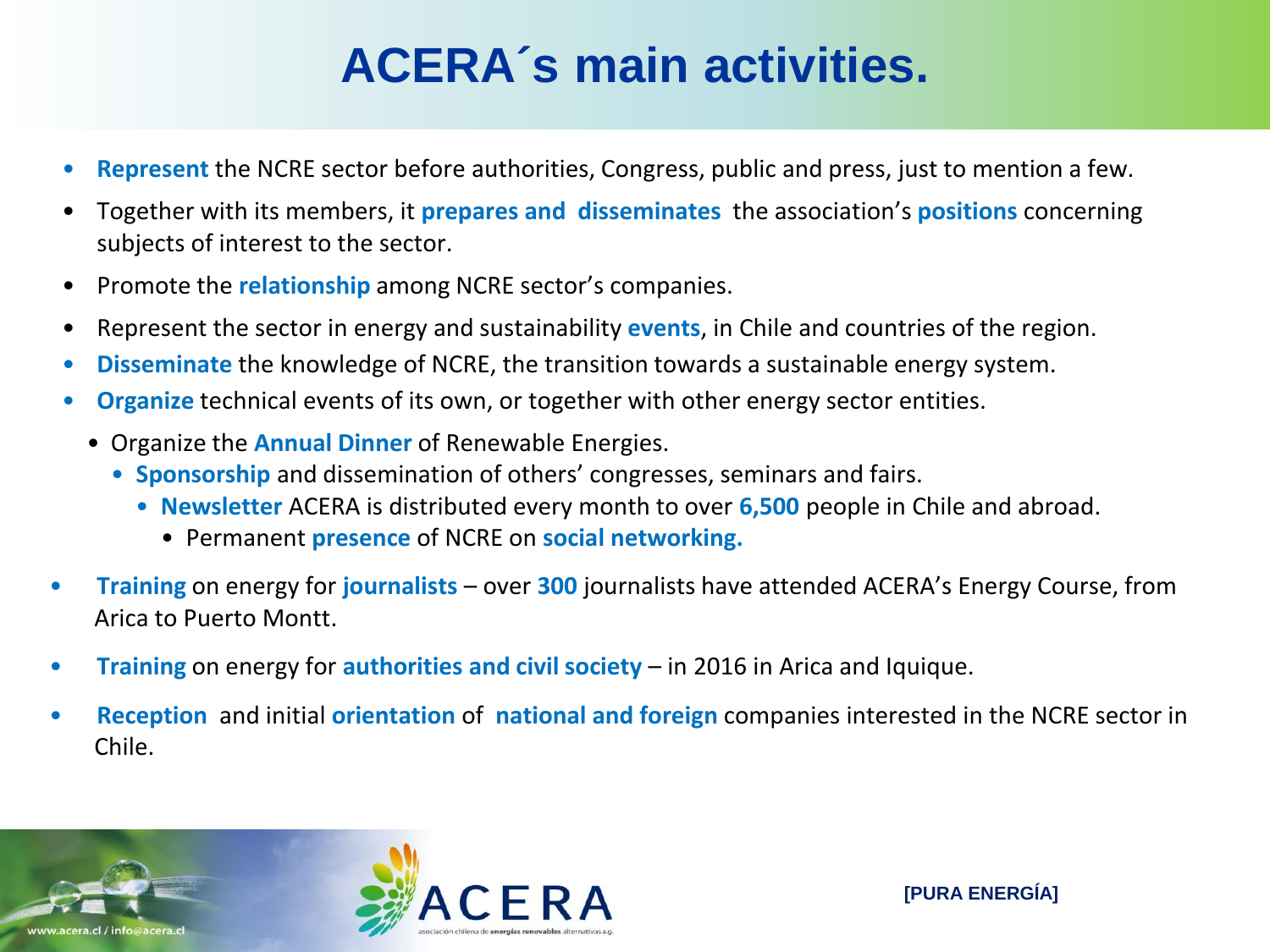

# **NCRE Power Purchase Agreement with a large mining operation**

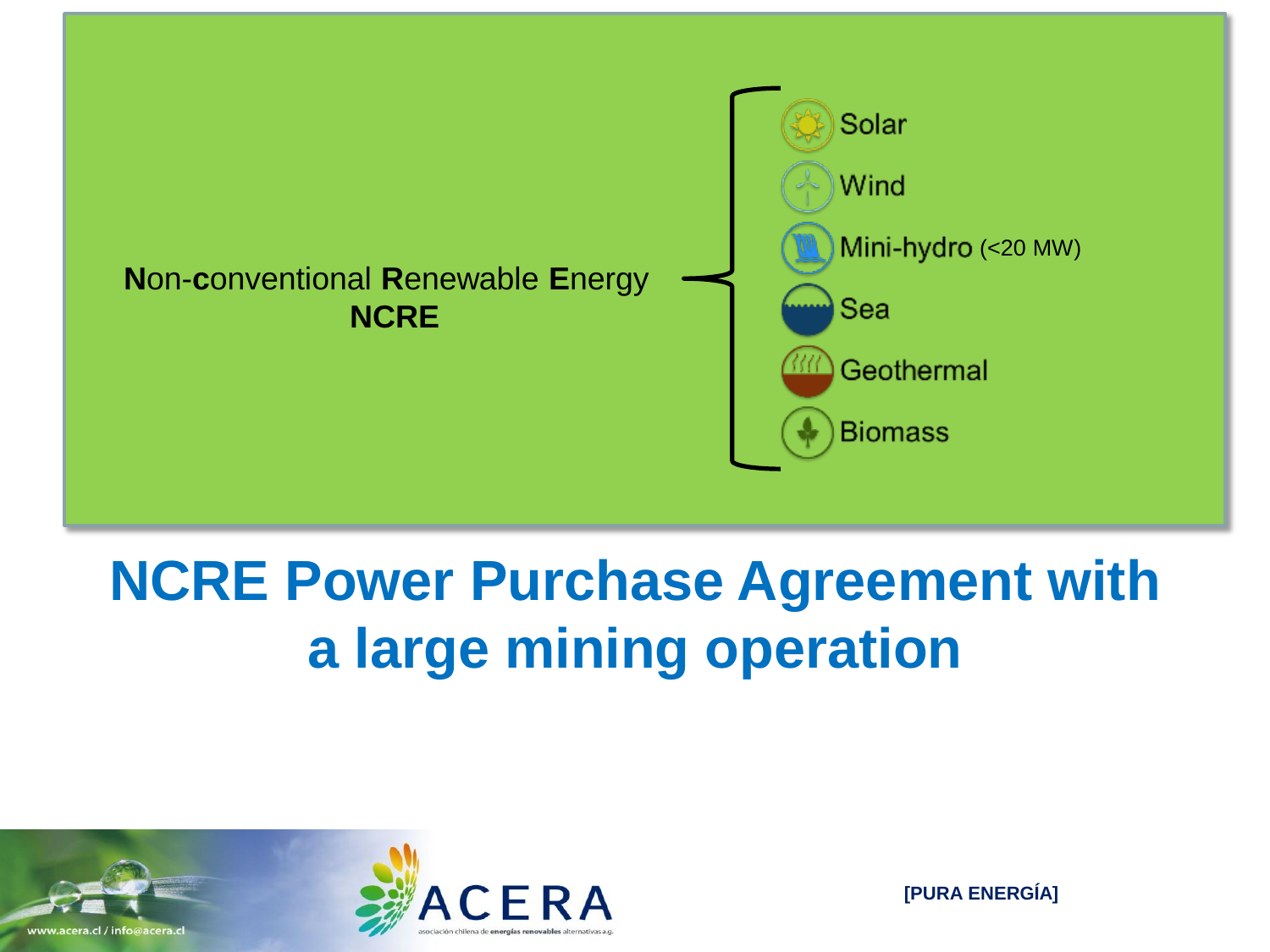## **Enabling factors (as of 2011)**

- Generation in the grid almost 100% originated in LNG, coal and diesel.
	- Chile has almost no LNG, oil and coal relevant reserves. Dependence on international markets and long supply lines.
	- Price subject to high variations and eventual problems of fuel supply.
	- High carbon footprint.
- Very high power prices and low competitiveness of the conventional generation market.
	- Take it or leave it "contracts of adherence" style from conventional suppliers.
- New regulations in place about NCRE development.
- Alignment with sustainability policy of the company.
- Very high interest from NCRE companies in wining a PPA with the company.

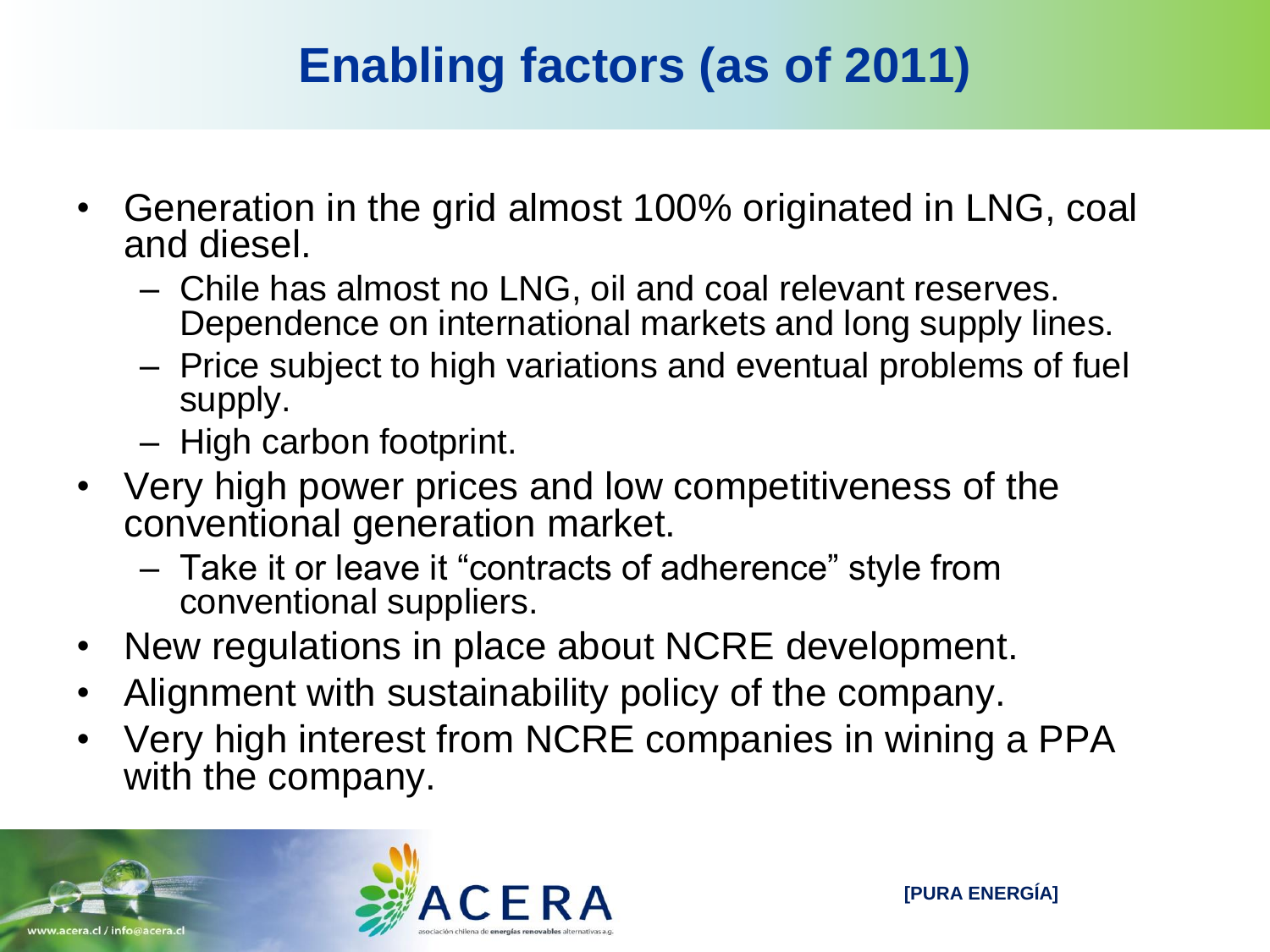## **Obstacles (as of 2011)**

- Lack of internal understanding about the business and sustainability cases for NCRE.
- Being this the first public tender for power from NCRE sources in Chile, scarce knowledge and no experience was available on what were the right T&C and on how to manage it.
- Rigidity of the existing PPA of the mining company.
- Lack of experience and procedures at the Independent Operator for the connection of NCRE.
- Lack of quality and timely data about the grid.
- Financing institutions not familiar with T&C applicable to NCRE PPAs.
- Perception that innovation may be risky.

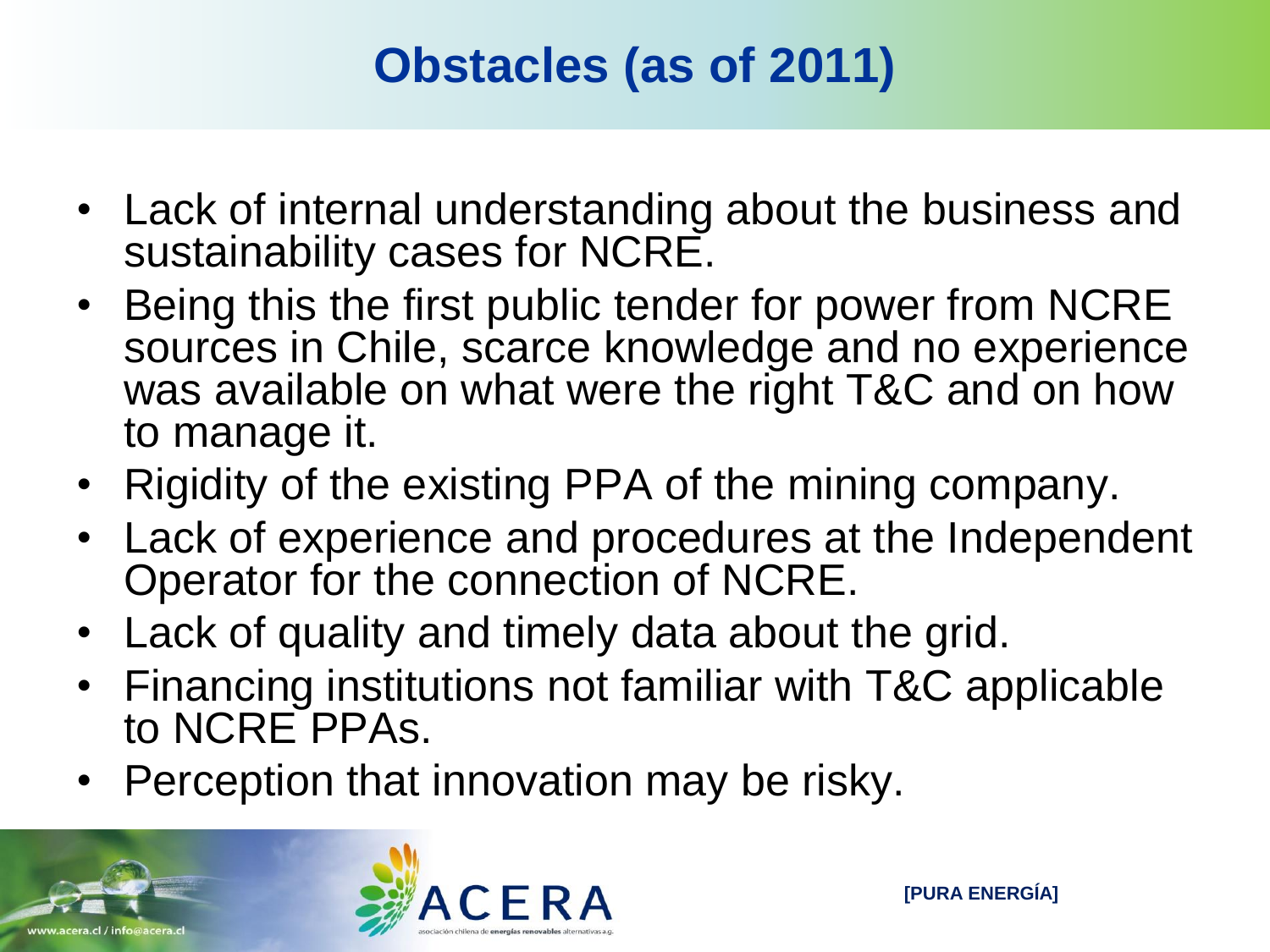#### **Lessons Learned**

- NCRE was (and is) very competitive.
- A solid business and sustainability case was possible to be built.
- Association to ERNC brings reputational benefits to the offtaker.
- Innovation is always a risk…. but worth to be faced.

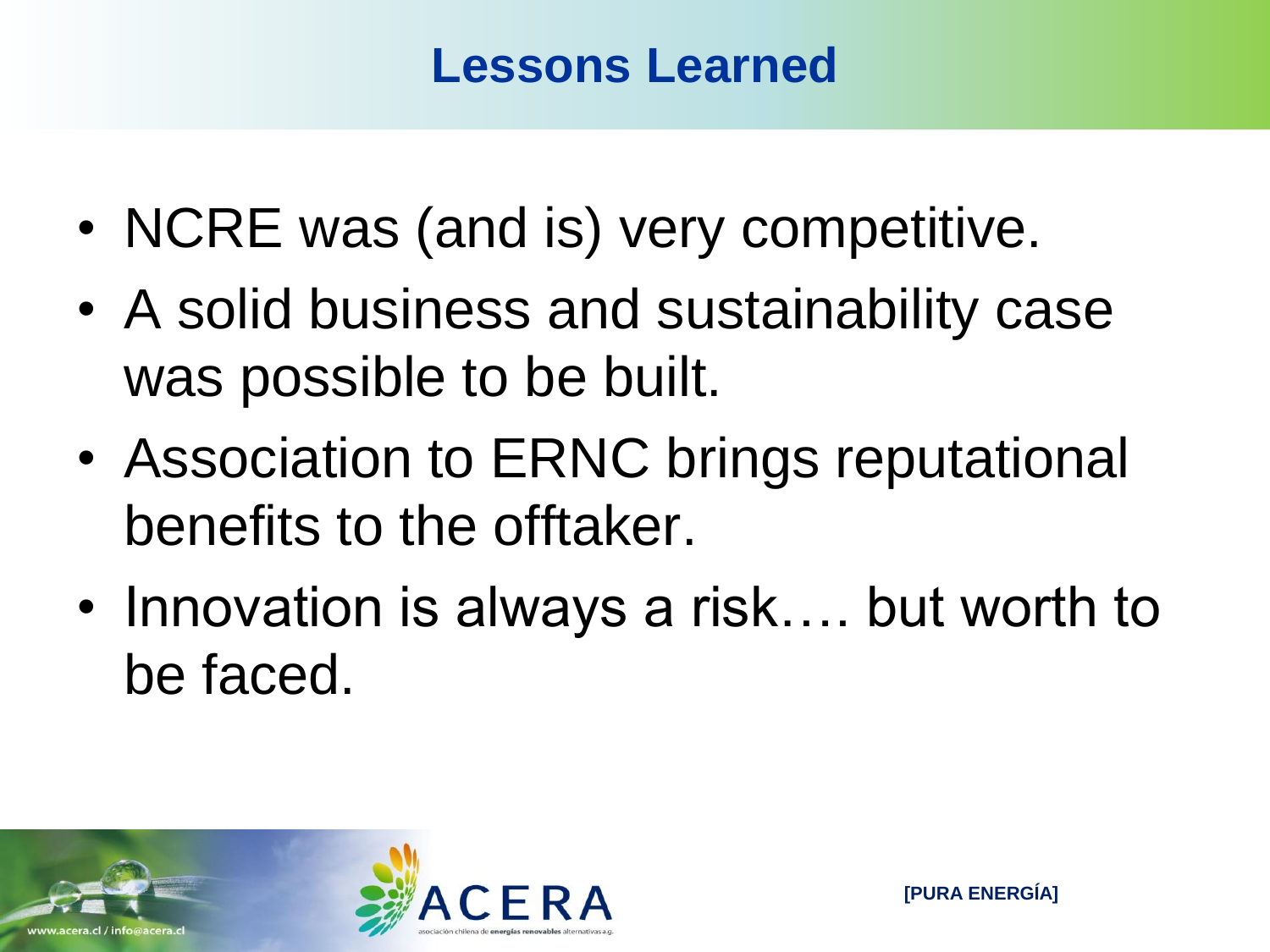*¡Gracias!* 



#### **Carlos Finat D.**

Director Ejecutivo ACERA

- Ingeniero Civil Electricista  $\overline{\phantom{0}}$
- Director de Operación y Peajes del CDEC-SING -- 1999 2008  $\overline{\phantom{0}}$
- Gerente de Energía Minera Collahuasi -- 2008 2012  $\overline{\phantom{0}}$
- Representante de clientes libres en el Directorio del CDEC-SING -- 2010 2012  $\overline{\phantom{0}}$
- Presidente del CDEC-SING -- 2011-2012
- Director Ejecutivo de ACERA desde Octubre de 2012  $\overline{\phantom{0}}$